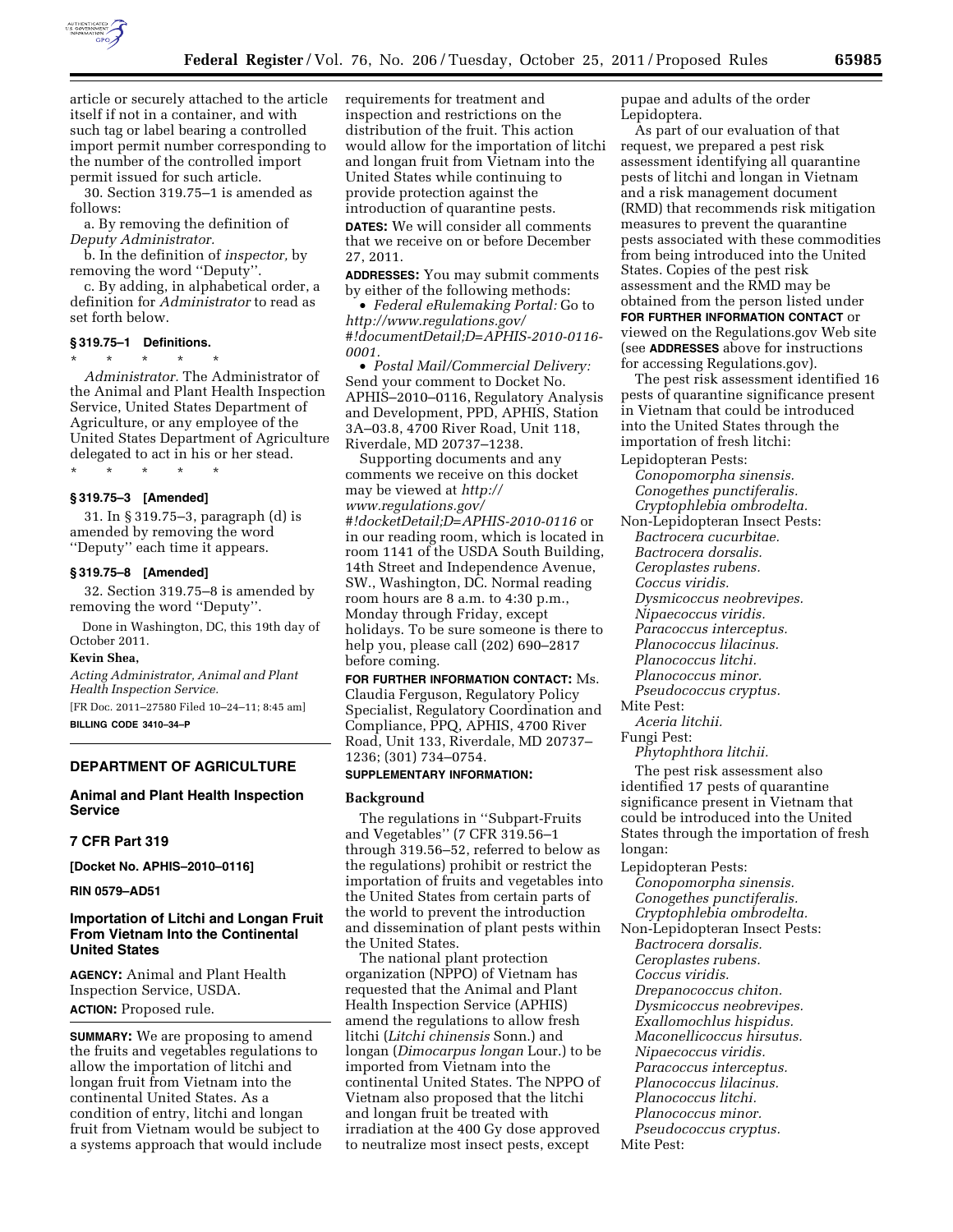## *Aceria litchii.*

APHIS has determined that measures beyond standard port-of-entry inspection are required to mitigate the risks posed by these plant pests. Therefore, we are proposing to allow the importation of litchi and longan fruit from Vietnam into the continental United States only if they are produced in accordance with a systems approach to mitigate pest risk as outlined below. We are proposing to add the systems approach to the regulations in a new § 319.56–54 governing the importation of litchi and longan fruit from Vietnam.

### **Proposed Systems Approach**

Paragraph (a) of proposed § 319.56–54 would require that the litchi fruit be grown in orchards registered with and monitored by the NPPO of Vietnam. Requiring the NPPO of Vietnam to monitor fields where litchi is produced for export will ensure application of disease control measures and that the litchi are produced free of disease caused by *P. litchii.* 

Paragraph (b) of proposed § 319.56–54 would set out treatment requirements for litchi and longan fruit exported to the United States. Fourteen of the pests of litchi and 16 of the pests of longan are insect pests. A minimum absorbed dose of 400 Gy is approved to neutralize all these insect pests, except pupae and adults of the order Lepidoptera.

Three of the insect pests associated with litchi and longan belong to the order Lepidoptera. Although the generic irradiation treatment is not approved for Lepidopteran pupae and adults, those life stages are unlikely to be associated with litchi and longan. Due to their mobility, Lepidopteran adults either feed externally, where they would be easily detected, or do not attack mature fruit. In most of the genera of concern, the pupae are either associated with plant parts other than fruit or they occur externally on their host's plant parts, where they would be easily detected. If the pupae do occur inside the fruit or seed of their host plants, they would be associated with premature fruit drop or obvious damage and symptoms and would be culled at the packinghouse or detected through inspection.

Also, except for two interceptions of *Conopomorpha* spp. in permit cargo with litchi fruit, inspectors at U.S. ports of entry have never intercepted pupae of the other quarantine Lepidoptera genera with commercial shipments of any type of fruit. This lack of interceptions is evidence of the low likelihood of any of the Lepidoptera pupae following the pathway of commercial fruit.

Therefore, irradiation treatment, along with standard post-harvest processes,

would mitigate the risks from all the insect pests.

The litchi rust mite, *A. litchii,* is another pest of litchi and longan. The mite is primarily a pest of foliage and flower parts but is also sometimes associated with the fruit. Mites are external pests on the fruit, and because of the damage they cause on fruit, inspection and culling of the damaged fruit are considered effective in mitigating risk from such pests.

Although it is unlikely that commercially produced fruit is a pathway for the litchi rust mite, the pest's small size prevents its detection during inspection. Therefore, we would prohibit shipments of litchi and longan from Vietnam from being imported into or distributed to Florida, where litchi and longan fruit are grown, to protect that State's commercial litchi and longan production from litchi rust mite. Paragraph (c) of proposed § 319.56–54 would require the cartons containing the litchi or longan fruit to be stamped ''Not for importation into or distribution in Florida.'' This is consistent with other import programs where shipments of litchi or longan fruit are prohibited into Florida for the same pest.

Paragraph (d) of proposed § 319.56–54 would state that only commercial consignments of litchi and longan fruit would be allowed to be imported. Commercial consignments, as defined in § 319.56–2, are consignments that an inspector identifies as having been imported for sale and distribution. Such identification is based on a variety of indicators, including, but not limited to: Quantity of produce, type of packaging, identification of grower or packinghouse on the packaging, and documents consigning the fruits or vegetables to a wholesaler or retailer. Produce grown commercially is less likely to be infested with plant pests than noncommercial consignments. Noncommercial consignments are more prone to infestations because the commodity is often ripe to overripe, could be of a variety with unknown susceptibility to pests, and is often grown with little or no pest control.

The last pest of litchi is the fungus *P. litchii.* Requiring the NPPO of Vietnam to monitor fields where litchi is produced for export as in paragraph (a) of proposed § 319.56–54 will ensure application of disease control measures for this fungus. Most infected litchi fruit will be culled because trained harvesters, packinghouse personnel, and plant quarantine inspectors can easily detect the distinctive signs of the disease on fruit.

Infected, nonsymptomatic fruit may go undetected, but the likelihood of

introduction via the few fruit that may escape detection is very low. It is highly unlikely that commercial fruit will be in a situation to introduce the disease because free water is required for the spores to infect a host. Additionally, there is no record of interception of this disease on litchi imported into the United States from other countries in regions where this pathogen is present. Therefore, no measures are necessary to mitigate the risk posed by this pathogen beyond certification of freedom based on inspection.

Accordingly, proposed paragraph (e) of § 319.56–54 would require each consignment of litchi or longan fruit to be accompanied by a phytosanitary certificate issued by the NPPO of the exporting country certifying that the provisions of the proposed regulations have been met. In addition, the phytosanitary certificate accompanying each consignment of litchi would also have to include an additional declaration stating that the consignment was inspected in Vietnam and found free of *P. litchii.* 

## **Executive Order 12866 and Regulatory Flexibility Act**

This proposed rule has been determined to be not significant for the purposes of Executive Order 12866 and, therefore, has not been reviewed by the Office of Management and Budget.

In accordance with 5 U.S.C. 603, we have performed an initial regulatory flexibility analysis, which is summarized below, regarding the economic effects of this proposed rule on small entities. Copies of the full analysis are available by contacting the person listed under **FOR FURTHER INFORMATION CONTACT** or on the Regulations.gov Web site (see **ADDRESSES** above for instructions for accessing Regulations.gov).

Based on the information we have, there is no reason to conclude that adoption of this proposed rule would result in any significant economic effect on a substantial number of small entities. However, we do not currently have all of the data necessary for a comprehensive analysis of the effects of this proposed rule on small entities. Therefore, we are inviting comments on potential effects. In particular, we are interested in determining the number and kind of small entities that may incur benefits or costs from the implementation of this proposed rule.

This proposed rule is in response to a request from the NPPO of Vietnam to export fresh litchi and longan to the continental United States. In the United States, these two fruits are commercially produced in Florida and, to a lesser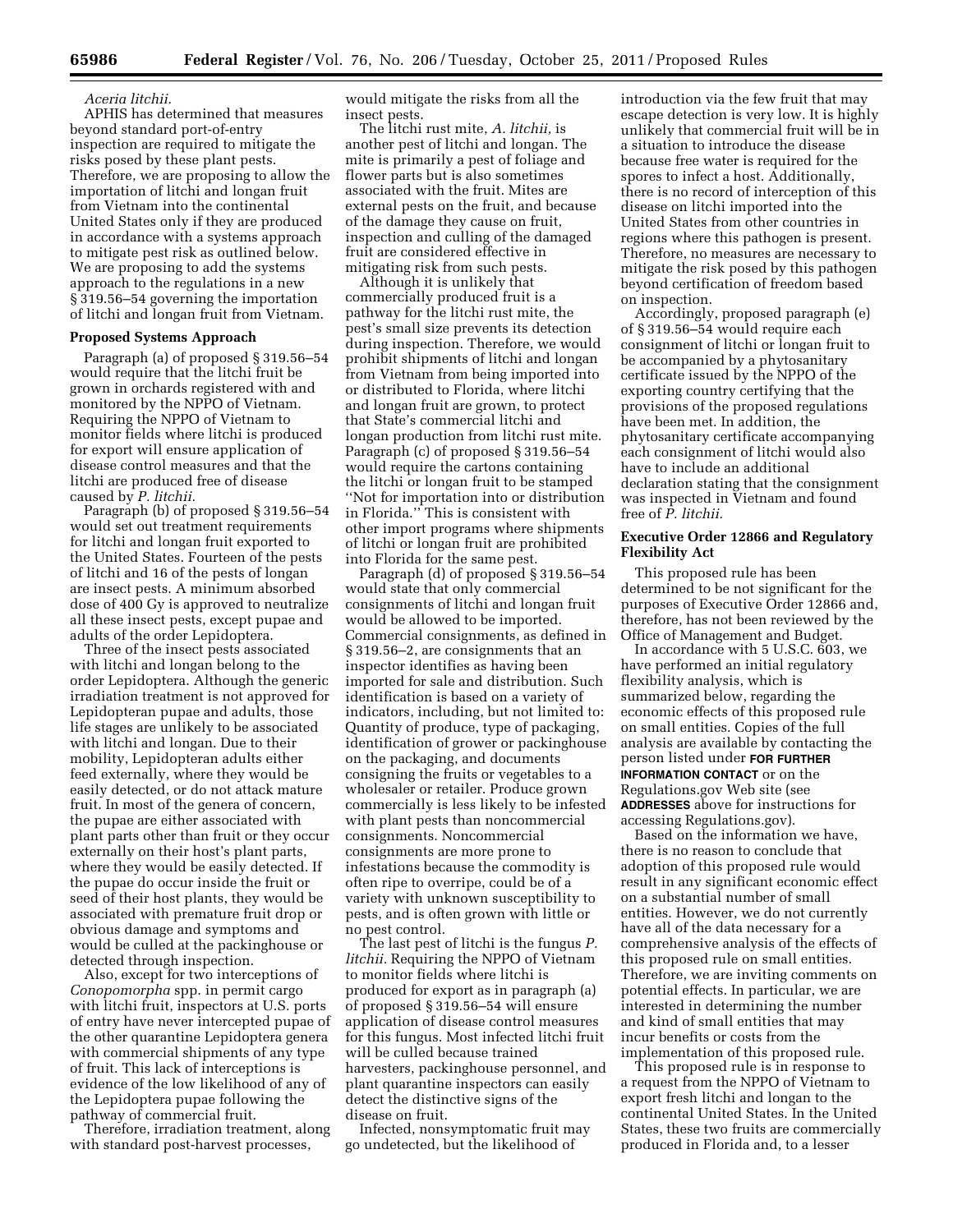extent, in Hawaii. Production in California is still largely in the developmental stage. Annual U.S. production volumes in 2008 were about 535 metric tons (MT) for litchi and 776 MT for longan. Virtually all U.S. farms that grow litchi and longan are believed to be small entities based on the Small Business Administration (SBA) standard of annual receipts of not more than \$750,000.

Our review of available information suggests that the proposed rule may have a negative economic impact on longan growers and, to a lesser extent, on litchi growers, particularly when the fruit is sold in Asian and Hispanic markets where the demand for produce tends to be more price-sensitive. The annual quantities of litchi and longan that Vietnam expects to export to the United States, namely, 600 MT and 1,200 MT, would be equivalent to about 18 percent and more than 100 percent, respectively, of U.S. import levels for these two fruits in 2010. Negative impacts for U.S. producers would be moderated to the extent that imports from Vietnam displace imports from other foreign sources.

For the proposed rule, APHIS does not have an alternative to the proposed systems approach for allowing the importation of fresh litchi and longan fruit from Vietnam. Widely ranging prices for litchi and longan among U.S. markets and consumers' varying purchasing criteria in regard to price, quality, and sustainability may indicate opportunities for domestic growers to alleviate negative effects of increased foreign competition through alternative marketing arrangements or marketing channels.

### **Executive Order 12988**

This proposed rule would allow litchi and longan fruit to be imported into the United States from Vietnam. If this proposed rule is adopted, State and local laws and regulations regarding litchi and longan fruit imported under this rule would be preempted while the fruit is in foreign commerce. Fresh fruits are generally imported for immediate distribution and sale to the consuming public and would remain in foreign commerce until sold to the ultimate consumer. The question of when foreign commerce ceases in other cases must be addressed on a case-by-case basis. If this proposed rule is adopted, no retroactive effect will be given to this rule, and this rule will not require administrative proceedings before parties may file suit in court challenging this rule.

## **Paperwork Reduction Act**

In accordance with section 3507(d) of the Paperwork Reduction Act of 1995 (44 U.S.C. 3501 *et seq.*), the information collection or recordkeeping requirements included in this proposed rule have been submitted for approval to the Office of Management and Budget (OMB). Please send written comments to the Office of Information and Regulatory Affairs, OMB, Attention: Desk Officer for APHIS, Washington, DC 20503. Please state that your comments refer to Docket No. APHIS–2010–0116. Please send a copy of your comments to: (1) Docket No. APHIS–2010–0116, Regulatory Analysis and Development, PPD, APHIS, Station 3A–03.8, 4700 River Road, Unit 118, Riverdale, MD 20737–1238, and (2) Clearance Officer, OCIO, USDA, Room 404–W, 14th Street and Independence Avenue, SW., Washington, DC 20250. A comment to OMB is best assured of having its full effect if OMB receives it within 30 days of publication of this proposed rule.

APHIS is proposing to amend the fruits and vegetables regulations to allow the importation of litchi and longan fruit from Vietnam into the continental United States. As a condition of entry, litchi and longan fruit from Vietnam would be subject to a systems approach that would include requirements from treatment and inspection and restrictions on the distribution of the fruit. This action would allow for the importation of litchi and longan fruit from Vietnam into the United States while continuing to provide protection against the introduction of quarantine pests.

Allowing the importation of litchi and longan fruit from Vietnam into the continental United States will require the completion of a phytosanitary certificate with a declaration, orchard registration, and labeling of boxes.

We are soliciting comments from the public (as well as affected agencies) concerning our proposed information collection and recordkeeping requirements. These comments will help us:

(1) Evaluate whether the proposed information collection is necessary for the proper performance of our agency's functions, including whether the information will have practical utility;

(2) Evaluate the accuracy of our estimate of the burden of the proposed information collection, including the validity of the methodology and assumptions used;

(3) Enhance the quality, utility, and clarity of the information to be collected; and

(4) Minimize the burden of the information collection on those who are

to respond (such as through the use of appropriate automated, electronic, mechanical, or other technological collection techniques or other forms of information technology; *e.g.,* permitting electronic submission of responses).

*Estimate of burden:* Public reporting burden for this collection of information is estimated to average 0.2554 hours per response.

*Respondents:* NPPO of Vietnam and importers of litchi and longan fruit from Vietnam.

*Estimated annual number of respondents:* 3.

*Estimated annual number of responses per respondent:* 334.

*Estimated annual number of responses:* 1,002.

*Estimated total annual burden on respondents:* 256 hours. (Due to averaging, the total annual burden hours may not equal the product of the annual number of responses multiplied by the reporting burden per response.)

Copies of this information collection can be obtained from Mrs. Celeste Sickles, APHIS' Information Collection Coordinator, at (301) 851–2908.

## **E-Government Act Compliance**

The Animal and Plant Health Inspection Service is committed to compliance with the E-Government Act to promote the use of the Internet and other information technologies, to provide increased opportunities for citizen access to Government information and services, and for other purposes. For information pertinent to E-Government Act compliance related to this proposed rule, please contact Mrs. Celeste Sickles, APHIS' Information Collection Coordinator, at (301) 851–2908.

#### **List of Subjects in 7 CFR Part 319**

Coffee, Cotton, Fruits, Imports, Logs, Nursery stock, Plant diseases and pests, Quarantine, Reporting and recordkeeping requirements, Rice, Vegetables.

Accordingly, we propose to amend 7 CFR part 319 as follows:

# **PART 319—FOREIGN QUARANTINE NOTICES**

1. The authority citation for part 319 continues to read as follows

**Authority:** 7 U.S.C. 450, 7701–7772, and 7781–7786; 21 U.S.C. 136 and 136a; 7 CFR 2.22, 2.80, and 371.3.

2. A new § 319.56–54 is added to read as follows:

## **§ 319.56–54 Fresh litchi and longan from Vietnam.**

Litchi (*Litchi chinensis* Sonn.) and longan (*Dimocarpus longan* Lour.) fruit